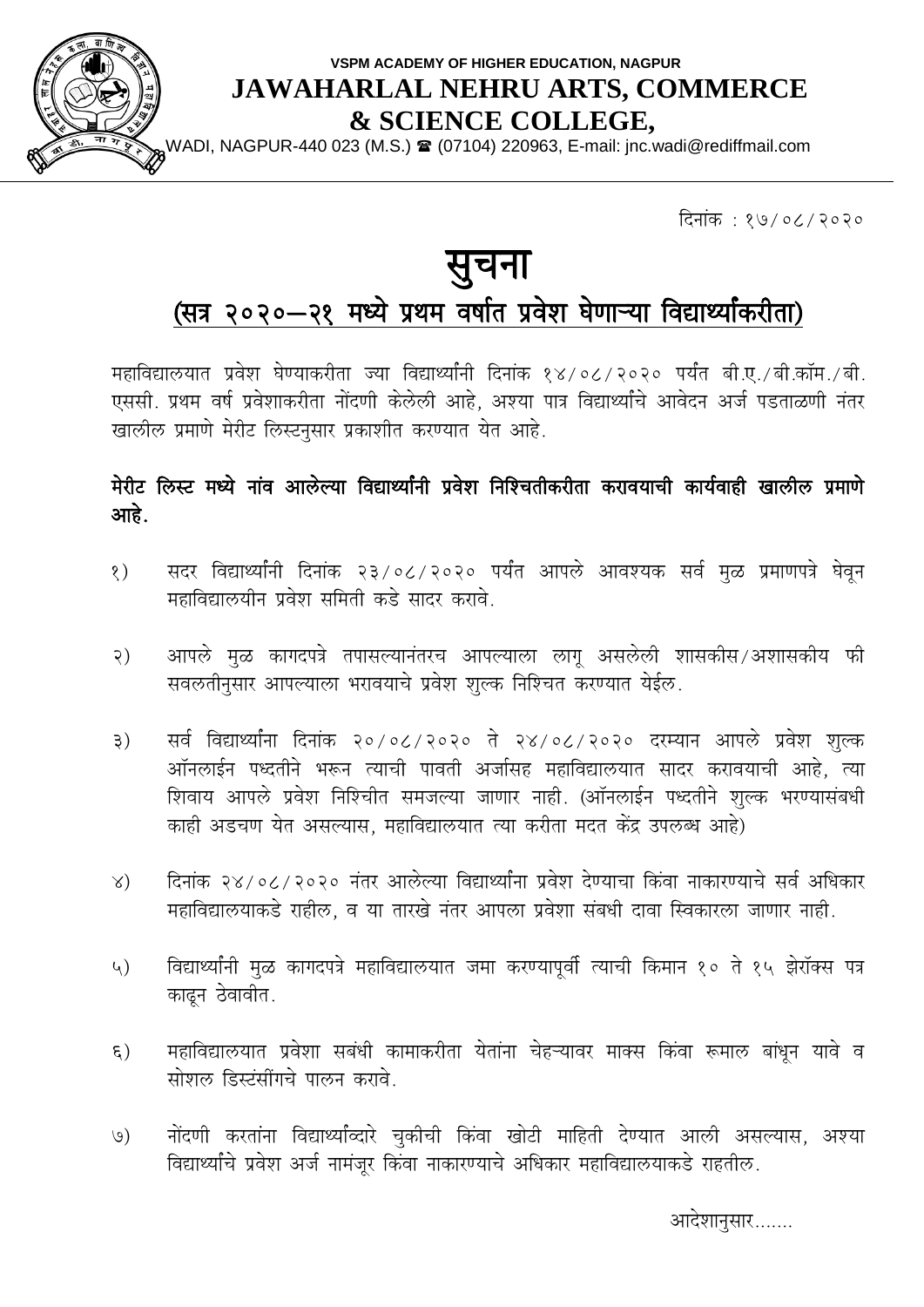#### **VSPM ACADEMY OF HIGHER EDUCATION, NAGPUR'S JAWAHARLAL NEHRU ARTS, COMMERCE & SCIENCE COLLEGE, WADI, NAGPUR - 440023**

#### **MERIT LIST FOR ADMISSION IN UG COURSES (FIRST YEAR) FOR THE SESSION 2020-2021**

| Sr. No. | <b>Student</b> | <b>Course</b>            |            | <b>Title First Name</b> | <b>Middle Name</b>   | <b>Last Name</b>    | <b>CasteCat</b> |    | <b>Percentat SubjectPreference 1</b>             | <b>Remark</b> |
|---------|----------------|--------------------------|------------|-------------------------|----------------------|---------------------|-----------------|----|--------------------------------------------------|---------------|
|         | Registrati     |                          |            |                         |                      |                     | egory           | ge |                                                  |               |
|         | on No          |                          |            |                         |                      |                     |                 |    |                                                  |               |
|         |                | 723210 B.A. - SEM 1   MR |            | <b>AMAN</b>             | <b>TEJRAO</b>        | <b>WAIKAR</b>       | OBC             |    | 74.37 Economics, Geography, Political Science    | Verified      |
|         |                | 691679 B.A. - SEM 1      | MR         | <b>RUTIK</b>            | RAMESH               | <b>GORGHATE</b>     | <b>SC</b>       |    | 71.23 English Lit, Political Science, Sociology  | Verified      |
|         |                | 616647 B.A. - SEM 1 KU   |            | <b>SHWETA</b>           | RAMESH               | <b>LONDHE</b>       | <b>OPEN</b>     |    | 66.31 History, Marathi Lit., Sociology           | Verified      |
|         |                | 621975 B.A. - SEM 1      | <b>MR</b>  | <b>AYUSH</b>            | <b>RAMDAS</b>        | <b>RANGARI</b>      | SC              |    | 66 Geography, Political Science, Sociology       | Verified      |
|         |                | 617358 B.A. - SEM 1 KU   |            | <b>SHRADDHA</b>         | <b>VIJAYRAO</b>      | <b>BUTE</b>         | OBC             |    | 65.54 History, Marathi Lit., Sociology           | Verified      |
|         |                | 738882 B.A. - SEM 1 KU   |            | <b>SHRUTI</b>           | <b>DILIPRAO</b>      | <b>KURWADE</b>      | <b>OPEN</b>     |    | 64.31 Economics, English Lit, Sociology          | Verified      |
|         |                | 621358 B.A. - SEM 1 MR   |            | <b>AKASH</b>            | <b>KISHOR</b>        | <b>TEMBHEKAR</b>    | <b>SC</b>       |    | 62.77 Economics, Geography, Political Science    | Verified      |
|         |                | 749266 B.A. - SEM 1 KU   |            | <b>KHUSHI</b>           | KHUSHAL              | <b>HADKE</b>        | $\overline{SC}$ |    | 61.23 Geography, Marathi Lit., Sociology         | Verified      |
|         |                | 753120 B.A. - SEM 1 MR   |            | SHUBHAM                 | <b>DINESH</b>        | <b>DHANDALE</b>     | OBC             |    | 60.46 Geography, Political Science, Sociology    | Verified      |
| 10      |                | 621578 B.A. - SEM 1 KU   |            | AKANKSHA                | <b>JAYPRAKASH</b>    | KARSARPE            | <b>SBC</b>      |    | 60.15 Marathi Lit., Political Science, Sociology | Verified      |
| 11      |                | 622132 B.A. - SEM 1      | <b>MR</b>  | PRASHANT                | <b>MANOHAR</b>       | <b>BAWANE</b>       | NT <sub>B</sub> |    | 59.38 Geography, Political Science, Sociology    | Verified      |
| 12      |                | 692089 B.A. - SEM 1      | MR         | <b>AYUSH</b>            | VIPIN                | KHANDARE            | <b>SC</b>       |    | 59.38 English Lit, History, Sociology            | Verified      |
| 13      |                | 725911 B.A. - SEM 1 MR   |            | YASH                    | <b>SUNIL</b>         | <b>KOTANGLE</b>     | SC              |    | 59.38 Economics, History, Marathi Lit.           | Verified      |
| 14      |                | 650297 B.A. - SEM 1 KU   |            | <b>ROHINI</b>           | <b>DINESH</b>        | <b>POTBHARE</b>     | <b>SC</b>       |    | 59.23 Geography, Political Science, Sociology    | Verified      |
| 15      |                | 689059 B.A. - SEM 1 KU   |            | <b>NEHA</b>             | RAMKRUSHNA           | <b>RAUT</b>         | SBC             |    | 59.08 Economics, History, Marathi Lit.           | Verified      |
| 16      |                | 658211 B.A. - SEM 1 MR   |            | <b>ATUL</b>             | <b>SANDIP</b>        | <b>GAJBHIYE</b>     | SC              |    | 58.77 Marathi Lit., Political Science, Sociology | Verified      |
| 17      |                | 646509 B.A. - SEM 1      | <b>IKU</b> | <b>JYOTI</b>            | KIRTIKUMAR           | <b>PARDHI</b>       | <b>OBC</b>      |    | 58.62 Economics, History, Marathi Lit.           | Verified      |
| 18      |                | 661611 B.A. - SEM 1      | <b>KU</b>  | ANURADHA                | NARENDRA             | <b>DESHMUKH</b>     | <b>OPEN</b>     |    | 58.31 Economics, Marathi Lit., Political Science | Verified      |
| 19      |                | 728454 B.A. - SEM 1      | <b>IKU</b> | <b>PAYAL</b>            | <b>RAJENDRA</b>      | PAL                 | <b>OBC</b>      |    | 58.15 Economics, History, Marathi Lit.           | Verified      |
| 20      |                | 679193 B.A. - SEM 1 KU   |            | <b>SHIVANI</b>          | <b>GAJANAN</b>       | <b>REWATKAR</b>     | OBC             |    | 58 Economics, History, Marathi Lit.              | Verified      |
| 21      |                | 750951 B.A. - SEM 1 KU   |            | <b>SAKSHI</b>           | <b>MURALIDHARRAO</b> | <b>ATKARI</b>       | OBC             |    | 57.54 English Lit, History, Sociology            | Verified      |
| 22      |                | 737314 B.A. - SEM 1 KU   |            | PRIYANKA                | SANTOSH              | <b>UIKEY</b>        | <b>ST</b>       |    | 57.38 Economics, History, Marathi Lit.           | Verified      |
| 23      |                | 758922 B.A. - SEM 1 KU   |            | <b>MANISHA</b>          | <b>ASHOK</b>         | <b>MODRE</b>        | OBC             |    | 56.31 Economics, Geography, Political Science    | Verified      |
| 24      |                | 687300 B.A. - SEM 1 KU   |            | VAISHNAVI               | <b>MACHCHHINDRA</b>  | <b>SAHARE</b>       | <b>SBC</b>      |    | 56.15 Geography, Political Science, Sociology    | Verified      |
| 25      |                | 538229 B.A. - SEM 1 KU   |            | <b>BHUMIKA</b>          | <b>JITENDRA</b>      | <b>DONGARE</b>      | <b>SBC</b>      |    | 56.15 History, Political Science, Sociology      | Verified      |
| 26      |                | 749453 B.A. - SEM 1 KU   |            | <b>NIKITA</b>           | <b>VILAS</b>         | SIDAM               | <b>ST</b>       |    | 55.85 Geography, Political Science, Sociology    | Verified      |
| 27      |                | 618130 B.A. - SEM 1 KU   |            | <b>JAYSHREE</b>         | YUVRAJ               | <b>MADAVI</b>       | <b>ST</b>       |    | 55.69 History, Marathi Lit., Sociology           | Verified      |
| 28      |                | 648480 B.A. - SEM 1 KU   |            | <b>PRIYA</b>            | <b>BHAUDAS</b>       | <b>KHOBRAGADE</b>   | SC              |    | 55.38 History, Marathi Lit., Sociology           | Verified      |
| 29      |                | 647410 B.A. - SEM 1 KU   |            | <b>VIDDYA</b>           | <b>SUBHASH</b>       | <b>TAMGADGE</b>     | SC              |    | 54.77 History, Marathi Lit., Sociology           | Verified      |
| 30      |                | 661003 B.A. - SEM 1 KU   |            | <b>PAYAL</b>            | RAJENDRA             | <b>GONDANE</b>      | SC              |    | 54.77 Economics, Geography, Political Science    | Verified      |
| 31      |                | 666963 B.A. - SEM 1      | <b>MR</b>  | <b>DURGESH</b>          | YOGESH               | <b>TEMBHURNEKAR</b> | <b>SC</b>       |    | 54.77 History, Marathi Lit., Sociology           | Verified      |
| 32      |                | 676465 B.A. - SEM 1 KU   |            | VAISHALI                | <b>ISHWARDAS</b>     | <b>RAUT</b>         | SC              |    | 53.85 Marathi Lit., Political Science, Sociology | Verified      |
| 33      |                | 682527 B.A. - SEM 1 KU   |            | <b>ISHA</b>             | <b>DHANRAJ</b>       | SONTAKKE            | <b>SC</b>       |    | 53.69 Economics, History, Marathi Lit.           | Verified      |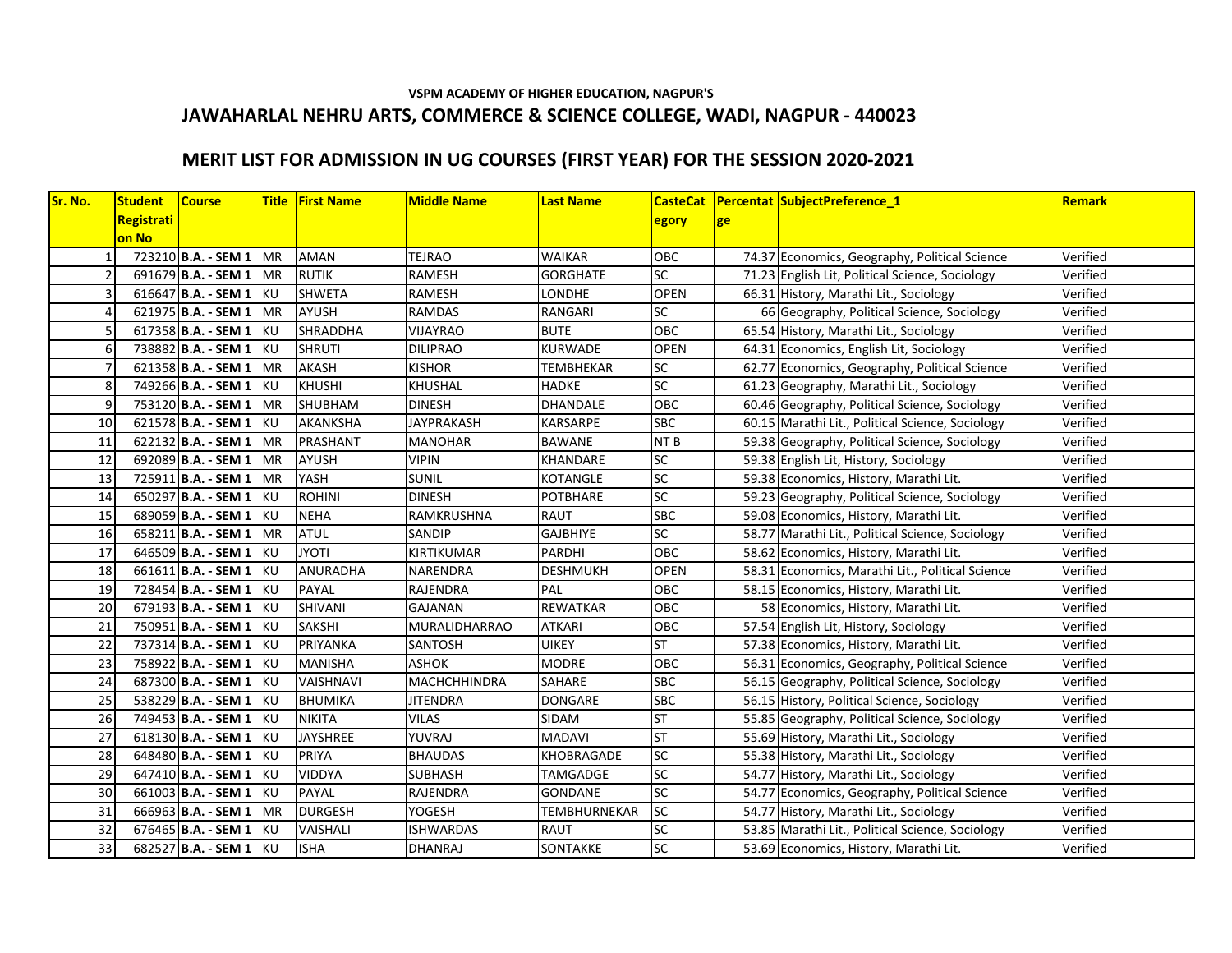| 34 | 708054 B.A. - SEM 1 KU        | <b>VAISHNAVI</b>     | <b>ARUN</b>     | <b>MOHURLE</b>  | OBC         | 53.69 English Lit, History, Sociology            | Verified |
|----|-------------------------------|----------------------|-----------------|-----------------|-------------|--------------------------------------------------|----------|
| 35 | 586805 B.A. - SEM 1 KU        | <b>KHUSHI</b>        | Sunil           | <b>PARTEKI</b>  | ST.         | 52.92 Economics, Marathi Lit., Political Science | Verified |
| 36 | 619252 B.A. - SEM 1 KU        | PALLAVI              | RAJU            | <b>PAWAR</b>    | <b>OPEN</b> | 52.15 Geography, History, Marathi Lit.           | Verified |
| 37 | 683701 <b>B.A. - SEM 1</b> MR | <b>NIKHIL</b>        | PRAKASH         | TAGDE           | <b>SC</b>   | 52.15 History, Marathi Lit., Sociology           | Verified |
| 38 | 742280 B.A. - SEM 1 KU        | PRACHI               | ISHWAR          | RAUT            | <b>OBC</b>  | 52 Economics, Geography, Political Science       | Verified |
| 39 | 737458 <b>B.A. - SEM 1 KU</b> | <b>ISHA</b>          | PANDHARI        | KURVE           | OBC         | 51.85 Geography, History, Sociology              | Verified |
| 40 | 680504 B.A. - SEM 1 KU        | KALYANI              | SHANKARRAO      | <b>KHORGADE</b> | OBC         | 51.69 Economics, History, Marathi Lit.           | Verified |
| 41 | 620202 B.A. - SEM 1 KU        | <b>PRIYA</b>         | PRAKASH         | SAHARE          | SC          | 51.38 Geography, History, Sociology              | Verified |
| 42 | 752886 B.A. - SEM 1 KU        | ANNU                 | DINESH          | PATLE           | OBC         | 51.08 Geography, History, Sociology              | Verified |
| 43 | 621462 B.A. - SEM 1 KU        | <b>HARSHADA</b>      | SANJAY          | <b>NIKAM</b>    | <b>OPEN</b> | 50.92 Economics, Marathi Lit., Political Science | Verified |
| 44 | 687758 B.A. - SEM 1 KU        | <b>MINAKSHI</b>      | <b>ASHOK</b>    | <b>SHENDRE</b>  | <b>OPEN</b> | 50.92 Economics, Geography, History              | Verified |
| 45 | 692143 B.A. - SEM 1 KU        | <b>ARCHANA</b>       | ANILRAO         | SAWARKAR        | OBC.        | 50.77 Geography, Political Science, Sociology    | Verified |
| 46 | 735464 B.A. - SEM 1 KU        | <b>DIVYA</b>         | RADHESHYAM      | SURYVNSHI       | OBC         | 50.62 Economics, Geography, Political Science    | Verified |
| 47 | 678948 B.A. - SEM 1 KU        | <b>RUKHMINI</b>      | PRABHU          | MEHAR           | ОВС         | 50.46 Geography, History, Sociology              | Verified |
| 48 | 735779 B.A. - SEM 1 KU        | <b>KAJAL</b>         | ISHWAR          | <b>SHENDE</b>   | <b>SC</b>   | 50.46 Economics, Geography, Political Science    | Verified |
| 49 | 681164 <b>B.A. - SEM 1</b> MR | <b>KIRAN</b>         | SUBHASHRAO      | AMBATKAR        | OBC         | 50.15 History, Marathi Lit., Sociology           | Verified |
| 50 | 727536 B.A. - SEM 1   MR      | <b>ABHISHEK</b>      | PRAVIN          | ANASANE         | OBC         | 50.15 Geography, Political Science, Sociology    | Verified |
| 51 | 648024 B.A. - SEM 1   MR      | <b>DEEPAK</b>        | VISHNU          | SHENDE          | OBC         | 50 Economics, Geography, History                 | Verified |
| 52 | 650923 B.A. - SEM 1 MR        | <b>ABHIJEET</b>      | RAJENDRA        | <b>GHARDE</b>   | SC          | 49.85 Geography, Political Science, Sociology    | Verified |
| 53 | 652910 B.A. - SEM 1 KU        | PRATIKSHA            | <b>VINAYAK</b>  | <b>YEDME</b>    | <b>ST</b>   | 49.85 Economics, Marathi Lit., Political Science | Verified |
| 54 | 708395 B.A. - SEM 1   MR      | ABHIJEET             | GANESH          | SURYAWANSHI     | <b>OPEN</b> | 49.85 Marathi Lit., Political Science, Sociology | Verified |
| 55 | 727427 B.A. - SEM 1 KU        | <b>KRUPALI</b>       | SURAJ           | <b>WALDE</b>    | SC          | 49.85 Economics, Geography, History              | Verified |
| 56 | 740166 B.A. - SEM 1 MR        | <b>ADITYA</b>        | CHANDRAPRAKASH  | SOMKUWAR        | <b>SC</b>   | 49.38 Geography, Political Science, Sociology    | Verified |
| 57 | 653019 B.A. - SEM 1 KU        | <b>PRAVIN</b>        | DEVENAND        | <b>WADICHAR</b> | OBC         | 49.08 Economics, Geography, Political Science    | Verified |
| 58 | 585052 B.A. - SEM 1 KU        | SANJANA              | AYODHYAPRASAD   | SHAHU           | OBC         | 49.08 English Lit, History, Sociology            | Verified |
| 59 | 620464 B.A. - SEM 1 MR        | <b>JAYDEV</b>        | ANATRAO         | DAHIWALE        | SC          | 48.77 History, Marathi Lit., Sociology           | Verified |
| 60 | 619840 <b>B.A. - SEM 1</b> KU | <b>SUMIT</b>         | SHIVLAL         | LILHARE         | OBC         | 48.62 Geography, Political Science, Sociology    | Verified |
| 61 | 631077 B.A. - SEM 1 KU        | YUVRAJ               | <b>BABANRAO</b> | <b>BHONE</b>    | OBC         | 48.62 History, Marathi Lit., Sociology           | Verified |
| 62 | 731175 B.A. - SEM 1 KU        | <b>AACHAL</b>        | CHHATIRAM       | <b>RAUT</b>     | <b>SBC</b>  | 48.62 Geography, History, Sociology              | Verified |
| 63 | 647215 B.A. - SEM 1 KU        | <b>BABITA</b>        | RAMESH          | <b>MESHRAM</b>  | NT          | 48.31 History, Marathi Lit., Sociology           | Verified |
| 64 | 760506 B.A. - SEM 1 KU        | <b>KOMAL</b>         | DEVMAN          | HINGANE         | OBC         | 48.31 Economics, History, Marathi Lit.           | Verified |
| 65 | 651592 B.A. - SEM 1 KU        | <b>SAKSHI</b>        | NATHUJI         | SHIRPURKAR      | <b>OPEN</b> | 48 Economics, Marathi Lit., Political Science    | Verified |
| 66 | 619962 B.A. - SEM 1 KU        | SALONI               | RAJENDRA        | <b>BISEN</b>    | OBC         | 47.85 Geography, History, Marathi Lit.           | Verified |
| 67 | 674666 <b>B.A. - SEM 1</b> MR | PRAJWAL              |                 | <b>MURUSKAR</b> | OBC         | 47.69 Economics, History, Political Science      | Verified |
| 68 | 739521 B.A. - SEM 1 KU        | <b>RUBINA PARVIN</b> | <b>MUSTAQUE</b> | SHAH            | <b>OPEN</b> | 47.69 Economics, Geography, History              | Verified |
| 69 | 691237 B.A. - SEM 1 KU        | <b>NEHA</b>          | GYANIRAM        | KOSRE           | NT B        | 47.54 Geography, History, Sociology              | Verified |
| 70 | 651836 B.A. - SEM 1 KU        | <b>SALONI</b>        | <b>RAM</b>      | <b>GIRI</b>     | <b>TINV</b> | 47.38 Economics, Marathi Lit., Political Science | Verified |
| 71 | 751782 B.A. - SEM 1 KU        | <b>ACHAL</b>         | <b>SUBHASH</b>  | <b>KUMBHARE</b> | <b>ST</b>   | 47.08 Economics, Geography, History              | Verified |
| 72 | 621932 B.A. - SEM 1   MR      | <b>SIDDHARTH</b>     | KAMLAKAR        | SHINDE          | <b>OPEN</b> | 46.62 Economics, Marathi Lit., Political Science | Verified |
| 73 | 630044 B.A. - SEM 1   MR      | <b>VISHAL</b>        | VIJAY           | SONTAKKE        | SC          | 46.62 Geography, Political Science, Sociology    | Verified |
| 74 | 678131 B.A. - SEM 1 MR        | <b>ROSHAN</b>        | <b>BHAGWAN</b>  | RAUT            | OBC         | 46 Marathi Lit., Political Science, Sociology    | Verified |
| 75 | 585325 B.A. - SEM 1 KU        | <b>VAIDAVI</b>       | SACHIN          | SAWAITUL        | SC          | 46 English Lit, History, Sociology               | Verified |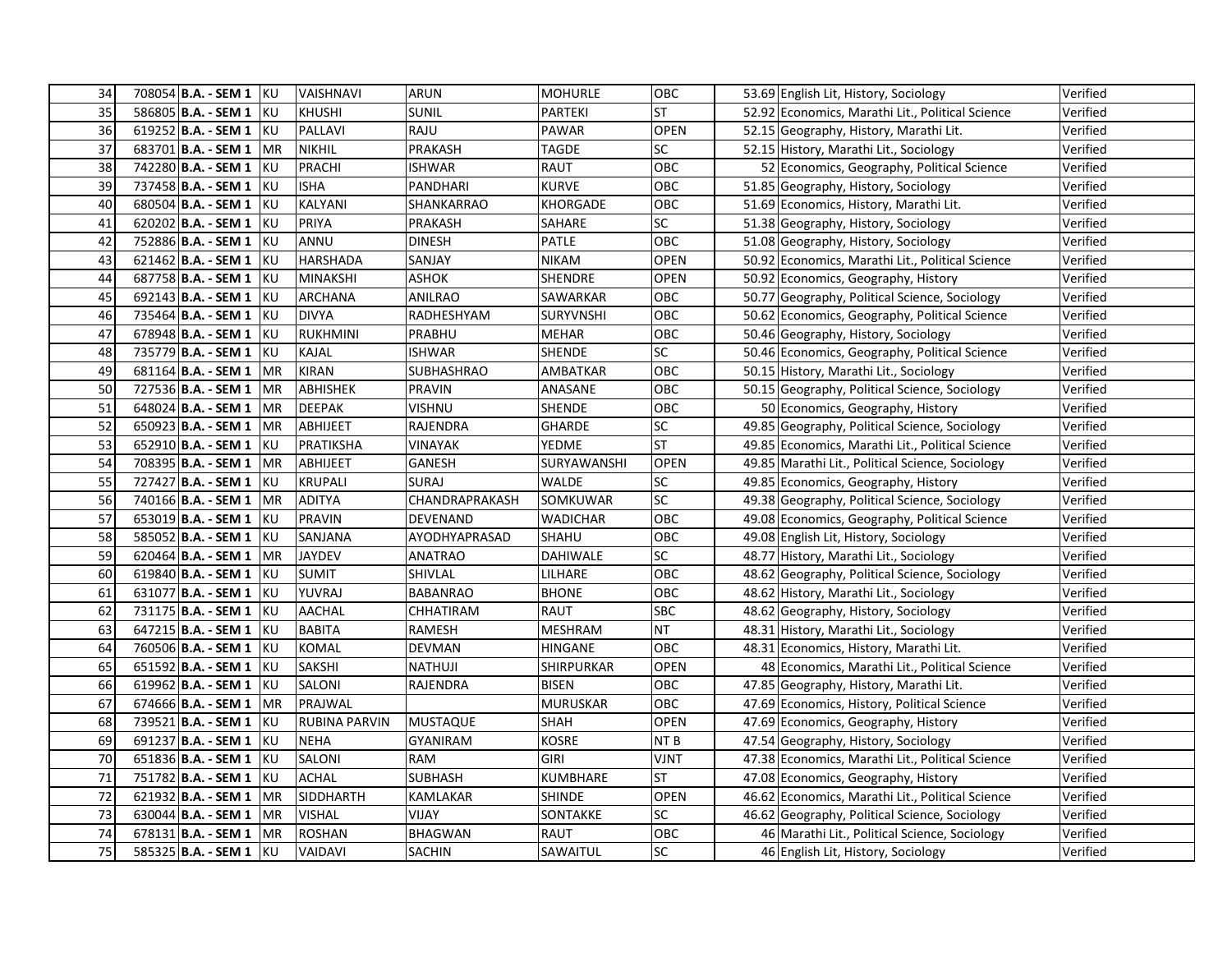| 76 | 683161 <b>B.A. - SEM 1   MR</b> | <b>ADITYA</b>     | <b>ANIL</b>     | <b>SOMKUWAR</b>              | <b>SC</b>   | 45.69 Geography, History, Sociology              | Verified                         |
|----|---------------------------------|-------------------|-----------------|------------------------------|-------------|--------------------------------------------------|----------------------------------|
| 77 | 727890 B.A. - SEM 1 MR          | <b>GAURAV</b>     | <b>DILIP</b>    | <b>NINAVE</b>                | <b>ST</b>   | 45.54 Economics, Geography, History              | Verified                         |
| 78 | 736450 <b>B.A. - SEM 1   MR</b> | <b>SANKET</b>     | PANJABRAO       | <b>GIRHALE</b>               | OBC         | 45.54 English Lit, Geography, History            | Verified                         |
| 79 | 692990 B.A. - SEM 1 KU          | <b>POONAM</b>     | PARDESHI        | <b>SORI</b>                  | <b>ST</b>   | 45.23 Economics, History, Marathi Lit.           | Verified                         |
| 80 | 621070 B.A. - SEM 1 KU          | RANI              | <b>GUNWANTA</b> | <b>DONGRE</b>                | <b>OPEN</b> | 44.92 Economics, Marathi Lit., Political Science | Verified                         |
| 81 | 537834 <b>B.A. - SEM 1 MR</b>   | <b>NIKHIL</b>     | SIDDHARATH      | <b>MESHRAM</b>               | <b>SC</b>   | 44.15 Economics, Geography, History              | Verified                         |
| 82 | 688165 B.A. - SEM 1 KU          | <b>KANCHAN</b>    | YOGPAL          | <b>GANVIR</b>                | SC          | 44 Economics, Marathi Lit., Political Science    | Verified                         |
| 83 | 737129 B.A. - SEM 1 MR          | AKASH             | <b>BABARAO</b>  | <b>KATKAR</b>                | OBC         | 43.38 History, Marathi Lit., Sociology           | Verified                         |
| 84 | 658489 <b>B.A. - SEM 1   MR</b> | <b>ROHIT</b>      | <b>SHRIKANT</b> | <b>BHONGADE</b>              | <b>SC</b>   | 42.77 History, Marathi Lit., Sociology           | Verified                         |
| 85 | 646810 B.A. - SEM 1 KU          | <b>NIKITA</b>     | YUVRAJ          | <b>SELOKAR</b>               | <b>OBC</b>  | 42.46 Geography, History, Sociology              | Verified                         |
| 86 | 750638 <b>B.A. - SEM 1   MR</b> | ADESH             | <b>DILIP</b>    | <b>GAJBHIYE</b>              | <b>SC</b>   | 41.85 Economics, Geography, History              | Verified                         |
|    |                                 |                   |                 | <b>WAITING LIST STUDENTS</b> |             |                                                  |                                  |
|    | 743083 <b>B.A. - SEM 1</b> MR   | <b>RAKSHAK</b>    | <b>GANESH</b>   | <b>NAVGHARE</b>              | <b>OBC</b>  | 62 English Lit, Geography, Sociology             | Form not Submitted in<br>College |
|    | 739523 <b>B.A. - SEM 1 MR</b>   | <b>KARTIK</b>     | <b>SANJAY</b>   | <b>BHANDE</b>                | <b>OBC</b>  | 58.46 Economics, Political Science, Sociology    | Form not Submitted in<br>College |
| 3  | 743211 B.A. - SEM 1 KU          | <b>SANGHMITRA</b> | <b>ASHOK</b>    | <b>BORKAR</b>                | <b>SC</b>   | 50.92 English Lit, History, Sociology            | Form not Submitted in<br>College |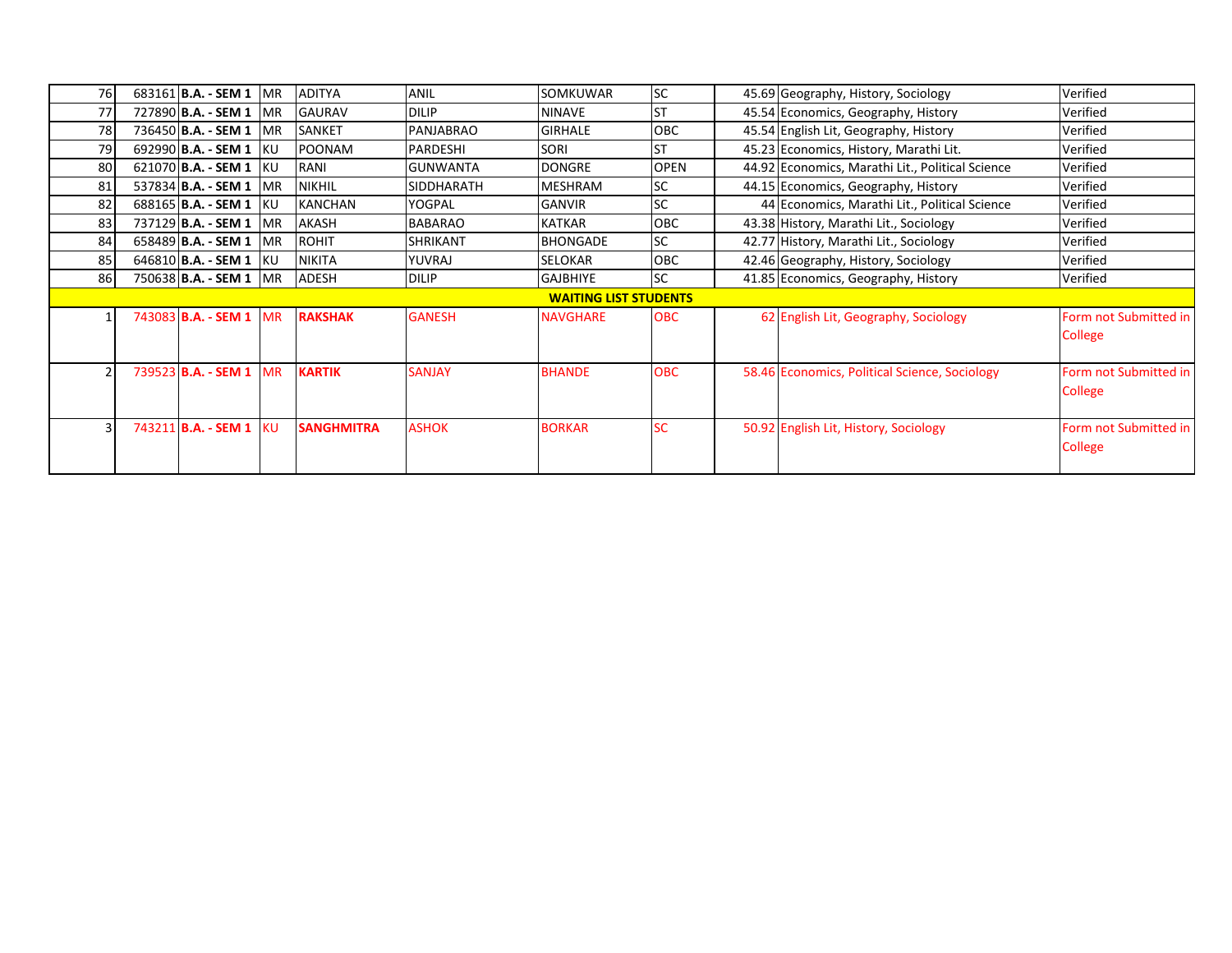#### **VSPM ACADEMY OF HIGHER EDUCATION, NAGPUR'S JAWAHARLAL NEHRU ARTS, COMMERCE & SCIENCE COLLEGE, WADI, NAGPUR - 440023**

## **MERIT LIST FOR ADMISSION IN UG COURSES (FIRST YEAR) FOR THE SESSION 2020-2021**

| Sr. No.        | <b>Student</b> | <b>Course</b>         |            | <b>Title First Name</b> | <b>Middle Name</b> | <b>Last Name</b>  | <b>Caste</b>             | <b>Is Reg</b> |              | Percentat SubjectPreference Remark |          |
|----------------|----------------|-----------------------|------------|-------------------------|--------------------|-------------------|--------------------------|---------------|--------------|------------------------------------|----------|
|                | Registrati     |                       |            |                         |                    |                   | <b>Category Fee Paid</b> |               | $ {\rm ge} $ |                                    |          |
|                | on No          |                       |            |                         |                    |                   |                          |               |              |                                    |          |
| 1              |                | 660394 B.COM. - SEM 1 | KU         | SANSKRUTI               | <b>SHANKAR</b>     | <b>CHANDURKAR</b> | <b>OBC</b>               | Yes           |              | 77.85 B/E, B/O, C/L, F/A           | Verified |
| $\overline{2}$ |                | 647984 B.COM. - SEM 1 | KU         | <b>AAMRAPALI</b>        | <b>PRAKASH</b>     | <b>LOKHANDE</b>   | <b>SC</b>                | Yes           |              | 76.31 B/E, B/O, C/L, F/A           | Verified |
| 3              |                | 707686 B.COM. - SEM 1 | KU         | PRANAZLI                | <b>RAJBHAVAN</b>   | <b>THAKARE</b>    | OBC                      | Yes           |              | 74.15 B/E, B/O, C/L, F/A           | Verified |
| 4              |                | 681908 B.COM. - SEM 1 | <b>MR</b>  | <b>DURGESH</b>          | <b>DHANRAJ</b>     | <b>DHANDALE</b>   | OBC                      | Yes           |              | 73.85 B/E, B/O, C/L, F/A           | Verified |
| 5              |                | 556757 B.COM. - SEM 1 | <b>IMR</b> | <b>NIJAM</b>            | <b>NARENDRA</b>    | <b>MESHRAM</b>    | <b>SC</b>                | Yes           |              | 73.54 B/E, B/O, C/L, F/A           | Verified |
| 6              |                | 679429 B.COM. - SEM 1 | KU         | <b>URVASHI</b>          | <b>ROHIT</b>       | SHAHU             | OBC                      | Yes           |              | 73.23 B/E, B/O, C/L, F/A           | Verified |
| 7              |                | 654484 B.COM. - SEM 1 | KU         | <b>NATASHA</b>          | <b>TULSHIRAM</b>   | <b>BANTE</b>      | OBC                      | Yes           |              | 72.92 B/E, B/O, C/L, F/A           | Verified |
| 8              |                | 691323 B.COM. - SEM 1 | KU         | <b>KOMAL</b>            | <b>SURENDRA</b>    | <b>SHARMA</b>     | <b>OPEN</b>              | Yes           |              | 70.77 B/E, B/O, C/L, F/A           | Verified |
| 9              |                | 660315 B.COM. - SEM 1 | KU         | <b>SHRUTIKA</b>         | <b>KISHOR</b>      | <b>GAWANDE</b>    | <b>OBC</b>               | Yes           |              | 70 B/E, B/O, C/L, F/A              | Verified |
| 10             |                | 537115 B.COM. - SEM 1 | <b>MR</b>  | <b>NILESH</b>           | <b>GOPICHAND</b>   | <b>BAWANE</b>     | NT <sub>B</sub>          | Yes           |              | 69.85 B/E, B/O, C/L, F/A           | Verified |
| 11             |                | 679580 B.COM. - SEM 1 | <b>MR</b>  | <b>DINESH</b>           | <b>DEVRAO</b>      | <b>LONKAR</b>     | <b>OBC</b>               | Yes           |              | 68 B/E, B/O, C/L, F/A              | Verified |
| 12             |                | 728973 B.COM. - SEM 1 | <b>MR</b>  | <b>UJWAL</b>            | <b>DAYAKAR</b>     | <b>MANKAR</b>     | OBC                      | Yes           |              | 66.92 B/E, B/O, C/L, F/A           | Verified |
| 13             |                | 725275 B.COM. - SEM 1 | <b>IKU</b> | <b>PRIYA</b>            | <b>NARESH</b>      | <b>CHOUDHARI</b>  | <b>OBC</b>               | Yes           |              | 66.31 B/E, B/O, C/L, F/A           | Verified |
| 14             |                | 666103 B.COM. - SEM 1 | KU         | PRIYANKA                | <b>VITHOBA</b>     | <b>WANKHEDE</b>   | OBC                      | Yes           |              | 65.08 B/E, B/O, C/L, F/A           | Verified |
| 15             |                | 663540 B.COM. - SEM 1 | KU         | <b>PRACHI</b>           | <b>DILIP</b>       | <b>MESHRAM</b>    | <b>SC</b>                | Yes           |              | 64.46 B/E, B/O, C/L, F/A           | Verified |
| 16             |                | 676264 B.COM. - SEM 1 | KU         | <b>KAJAL</b>            | RAMPRASAD          | <b>CHOUDHARI</b>  | <b>OBC</b>               | Yes           |              | 64.15 B/E, B/O, C/L, F/A           | Verified |
| 17             |                | 657118 B.COM. - SEM 1 | <b>MR</b>  | <b>VIVEK</b>            | SHIVSHANKAR        | <b>WAGHMARE</b>   | <b>OBC</b>               | Yes           |              | 64 B/E, B/O, C/L, F/A              | Verified |
| 18             |                | 723478 B.COM. - SEM 1 | KU         | <b>KIRAN</b>            | <b>BANDU</b>       | <b>DHARUKAR</b>   | <b>NT</b>                | Yes           |              | 64 B/E, B/O, C/L, F/A              | Verified |
| 19             |                | 723436 B.COM. - SEM 1 | KU         | RANI                    | RAMESH             | <b>NAWADE</b>     | <b>SC</b>                | Yes           |              | 63.85 B/E, B/O, C/L, F/A           | Verified |
| 20             |                | 681401 B.COM. - SEM 1 | MR         | <b>MANISH</b>           | RAJU               | <b>THAKUR</b>     | OBC                      | Yes           |              | 63.23 B/E, B/O, C/L, F/A           | Verified |
| 21             |                | 675854 B.COM. - SEM 1 | <b>MR</b>  | <b>GAGAN</b>            | <b>MEGHRAJ</b>     | <b>PATLE</b>      | OBC                      | Yes           |              | 62.77 B/E, B/O, C/L, F/A           | Verified |
| 22             |                | 654273 B.COM. - SEM 1 | KU         | <b>NISHA</b>            | <b>BHAGWANDIN</b>  | <b>KUSWAHA</b>    | OBC                      | Yes           |              | 62.46 B/E, B/O, C/L, F/A           | Verified |
| 23             |                | 530390 B.COM. - SEM 1 | KU         | <b>NIKITA</b>           | <b>SANTOSH</b>     | <b>CHAVHAN</b>    | OBC                      | Yes           |              | 62.46 B/E, B/O, C/L, F/A           | Verified |
| 24             |                | 653294 B.COM. - SEM 1 | KU         | <b>ROSHANI</b>          | <b>JITENDRA</b>    | SONGADE           | <b>OBC</b>               | Yes           |              | 62.31 B/E, B/O, C/L, F/A           | Verified |
| 25             |                | 675599 B.COM. - SEM 1 | KU         | <b>PAYAL</b>            | <b>DILIP</b>       | <b>CHOUDHARY</b>  | OBC                      | Yes           |              | 61.69 B/E, B/O, C/L, F/A           | Verified |
| 26             |                | 677979 B.COM. - SEM 1 | KU         | PRACHI                  | <b>RAJESH</b>      | <b>DAHIWALE</b>   | SC                       | Yes           |              | 61.54 B/E, B/O, C/L, F/A           | Verified |
| 27             |                | 675215 B.COM. - SEM 1 | <b>KU</b>  | <b>DAMINI</b>           | <b>HEMRAJ</b>      | LANJEWAR          | <b>OBC</b>               | Yes           |              | 61.38 B/E, B/O, C/L, F/A           | Verified |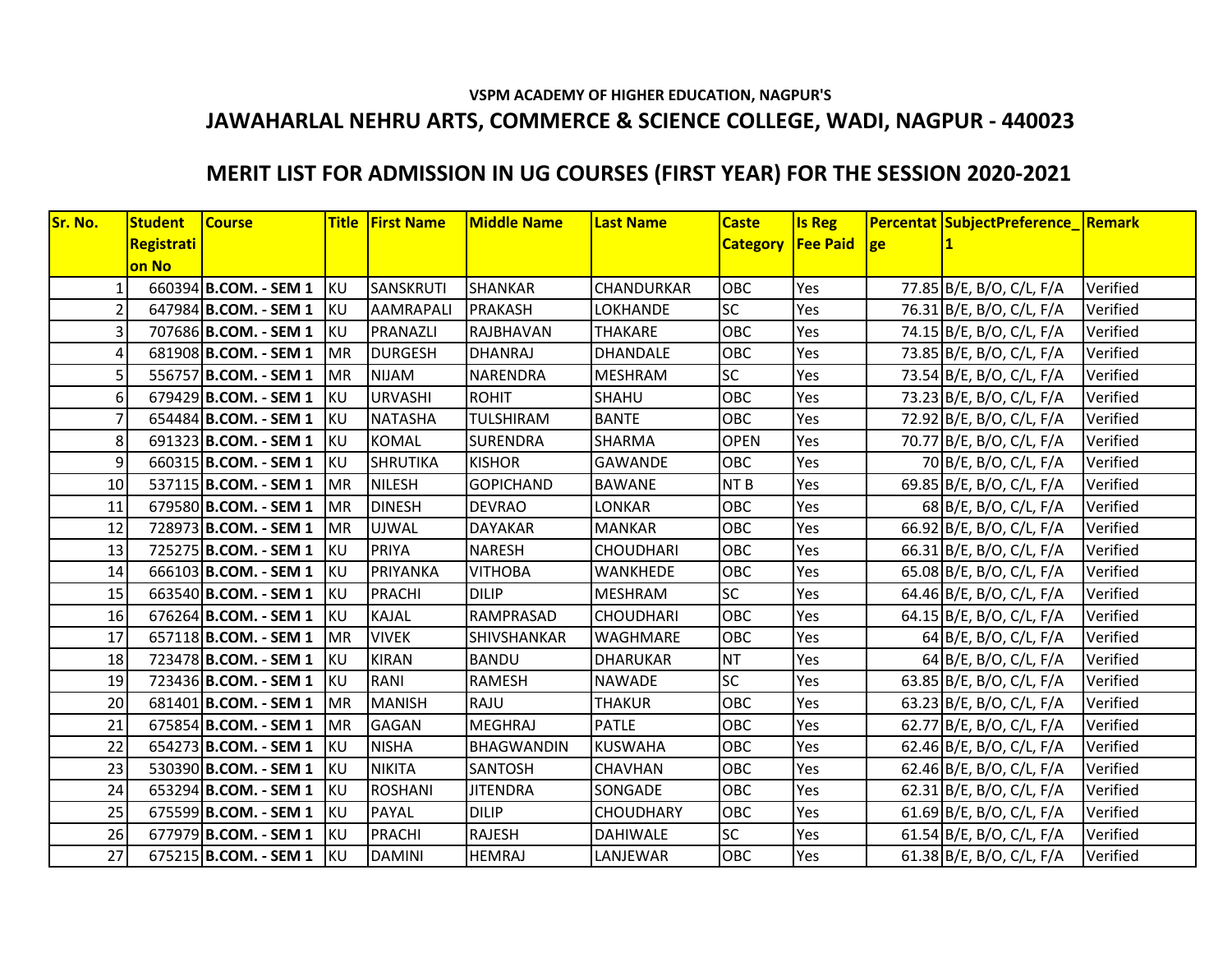| 28I  | $674983$ <b>B.COM.</b> - <b>SEM 1</b> KU |            | <b>NEELAM</b>   | <b>KAMLESH</b>    | <b>SHAHU</b>      | <b>OBC</b>      | Yes | 60.92 B/E, B/O, C/L, F/A | Verified |
|------|------------------------------------------|------------|-----------------|-------------------|-------------------|-----------------|-----|--------------------------|----------|
| 29   | 588431 <b>B.COM. - SEM 1</b> KU          |            | AKANKSHA        | <b>ANKUSHRAO</b>  | <b>BELE</b>       | OBC             | Yes | 60.15 B/E, B/O, C/L, F/A | Verified |
| 30   | 725646 B.COM. - SEM 1                    | KU.        | SAMIKSHA        | <b>GAJANAN</b>    | <b>PATLE</b>      | OBC             | Yes | 60 B/E, B/O, C/L, F/A    | Verified |
| 31   | 708748 B.COM. - SEM 1                    | MR         | PRAKASH         | <b>SUNIL</b>      | <b>UKE</b>        | <b>SC</b>       | Yes | 58.77 B/E, B/O, C/L, F/A | Verified |
| 32   | 582869 B.COM. - SEM 1                    | IMR.       | <b>TUSHAR</b>   | <b>DAMODHAR</b>   | <b>DABHEKAR</b>   | NT <sub>B</sub> | Yes | 58.46 B/E, B/O, C/L, F/A | Verified |
| 33   | 656767 B.COM. - SEM 1                    | IKU.       | <b>PRACHI</b>   | <b>RAVINDRA</b>   | <b>BHOWATE</b>    | <b>SC</b>       | Yes | 58.31 B/E, B/O, C/L, F/A | Verified |
| 34   | 718409 B.COM. - SEM 1                    | KU         | PRADNYA         | PURUSHOTTAM       | IFULE             | <b>SC</b>       | Yes | 58.15 B/E, B/O, C/L, F/A | Verified |
| 35   | 739598 B.COM. - SEM 1                    | MR         | SANKET          | <b>RAVINDRA</b>   | SARADE            | SC              | Yes | 57.08 B/E, B/O, C/L, F/A | Verified |
| 36   | 675454 <b>B.COM.</b> - SEM 1             | KU         | <b>SHRUTI</b>   | <b>KHUSHAL</b>    | <b>BAWNE</b>      | <b>SC</b>       | Yes | 56.77 B/E, B/O, C/L, F/A | Verified |
| 37   | 678048 B.COM. - SEM 1                    | KU         | <b>AKANSHA</b>  | <b>ANANDRAO</b>   | <b>RAMTEKE</b>    | <b>OPEN</b>     | Yes | 56.46 B/E, B/O, C/L, F/A | Verified |
| 38   | 722551 B.COM. - SEM 1                    | <b>KU</b>  | <b>BHAVNA</b>   | <b>RATAN</b>      | <b>MORE</b>       | <b>OPEN</b>     | Yes | 56 B/E, B/O, C/L, F/A    | Verified |
| 39 I | 653147 B.COM. - SEM 1                    | IKU.       | <b>BHUMIKA</b>  | <b>DEVENDRA</b>   | <b>TARAR</b>      | <b>OBC</b>      | Yes | 55.85 B/E, B/O, C/L, F/A | Verified |
| 40   | 687446 <b>B.COM. - SEM 1</b> KU          |            | <b>POURNIMA</b> | <b>RAMESH</b>     | SAKHARE           | <b>SC</b>       | Yes | 55.38 B/E, B/O, C/L, F/A | Verified |
| 41   | 740509 B.COM. - SEM 1                    | <b>IKU</b> | <b>ANTARA</b>   | <b>AVINASH</b>    | <b>CHAKUNDE</b>   | OBC             | Yes | 55.38 B/E, B/O, C/L, F/A | Verified |
| 42   | 658327 B.COM. - SEM 1                    | IMR.       | <b>DEEPAK</b>   | <b>OMPRAKASH</b>  | RAM               | SC              | Yes | 54.15 B/E, B/O, C/L, F/A | Verified |
| 43   | 678485 B.COM. - SEM 1                    | IKU.       | SHIVANI         | <b>RAOSAHEB</b>   | WANKHEDE          | <b>SC</b>       | Yes | 53.08 B/E, B/O, C/L, F/A | Verified |
| 44   | 724006 B.COM. - SEM 1                    | KU         | <b>AAYUSH</b>   | SANJAY            | <b>MESHRAM</b>    | NT <sub>B</sub> | Yes | 52.92 B/E, B/O, C/L, F/A | Verified |
| 45   | 653780 B.COM. - SEM 1                    | KU.        | <b>ROHINI</b>   | <b>RAJENDRA</b>   | <b>SHENDE</b>     | <b>SC</b>       | Yes | 52.62 B/E, B/O, C/L, F/A | Verified |
| 46   | 707940 B.COM. - SEM 1                    | <b>MR</b>  | <b>ABHISHEK</b> | RAJBHAVAN         | <b>THAKARE</b>    | OBC             | Yes | 52.62 B/E, B/O, C/L, F/A | Verified |
| 47   | 661424 B.COM. - SEM 1                    | IKU.       | VAISHNAVI       | <b>WAMAN</b>      | <b>GUBE</b>       | OBC             | Yes | 52.46 B/E, B/O, C/L, F/A | Verified |
| 48   | 673292 B.COM. - SEM 1                    | <b>KU</b>  | <b>MRUNALI</b>  | <b>DINESH</b>     | SHELARE           | SC              | Yes | 52.15 B/E, B/O, C/L, F/A | Verified |
| 49   | 661929 B.COM. - SEM 1                    | IMR.       | <b>HARSHAL</b>  | <b>PRAMOD</b>     | <b>RAUT</b>       | OBC             | Yes | 52 B/E, B/O, C/L, F/A    | Verified |
| 50   | 651319 B.COM. - SEM 1                    | MR.        | <b>RITIK</b>    | <b>SUNIL</b>      | KANHEKAR          | SC              | Yes | 51.85 B/E, B/O, C/L, F/A | Verified |
| 51   | 726053 B.COM. - SEM 1                    | MR         | ADARSH          | <b>ARUN</b>       | <b>BORKAR</b>     | SC              | Yes | 51.54 B/E, B/O, C/L, F/A | Verified |
| 52   | 657670 B.COM. - SEM 1                    | <b>MR</b>  | ANURAG          | PARMANAND         | <b>BAGDE</b>      | <b>SC</b>       | Yes | 51.38 B/E, B/O, C/L, F/A | Verified |
| 53   | 724879 B.COM. - SEM 1                    | MR.        | <b>MOHAN</b>    | <b>KHEMCHAND</b>  | <b>BRAHMANKAR</b> | OBC             | Yes | 51.38 B/E, B/O, C/L, F/A | Verified |
| 54   | 661614 B.COM. - SEM 1                    | KU         | <b>TANUSHRI</b> | <b>ANIL</b>       | <b>MESHRAM</b>    | <b>SC</b>       | Yes | 51.23 B/E, B/O, C/L, F/A | Verified |
| 55   | 682005 B.COM. - SEM 1                    | <b>IMR</b> | <b>KIRTIPAL</b> | SOMKANT           | KHOBRAGADE        | <b>OPEN</b>     | Yes | 51.23 B/E, B/O, C/L, F/A | Verified |
| 56   | 741300 B.COM. - SEM 1 KU                 |            | <b>ASHWINI</b>  | <b>GIRIDHAR</b>   | <b>RAUT</b>       | <b>ST</b>       | Yes | 51.23 B/E, B/O, C/L, F/A | Verified |
| 57   | 723915 B.COM. - SEM 1                    | <b>KU</b>  | PRIYANKA        | <b>VASUDEO</b>    | <b>RAUT</b>       | <b>SBC</b>      | Yes | 51.08 B/E, B/O, C/L, F/A | Verified |
| 58   | 688254 B.COM. - SEM 1                    | KU         | <b>SUJATA</b>   | <b>ARUN</b>       | <b>INGLE</b>      | <b>SC</b>       | Yes | 50.92 B/E, B/O, C/L, F/A | Verified |
| 59   | 663998 B.COM. - SEM 1                    | KU         | <b>TEJSHREE</b> | <b>DEVANAND</b>   | <b>TIDKE</b>      | <b>SC</b>       | Yes | 50.77 B/E, B/O, C/L, F/A | Verified |
| 60   | 674435 B.COM. - SEM 1                    | MR.        | <b>SUSHANT</b>  | <b>DIPAKRAO</b>   | MANDAVGADE        | OBC             | Yes | 50.77 B/E, B/O, C/L, F/A | Verified |
| 61   | 677029 B.COM. - SEM 1                    | KU         | AMISHA          | <b>KAPURCHAND</b> | <b>TEMBHARE</b>   | OBC             | Yes | 50.62 B/E, B/O, C/L, F/A | Verified |
| 62   | 573743 B.COM. - SEM 1                    | <b>KU</b>  | <b>PUNAM</b>    | <b>RAMCHAND</b>   | <b>PATLE</b>      | OBC             | Yes | 50.62 B/E, B/O, C/L, F/A | Verified |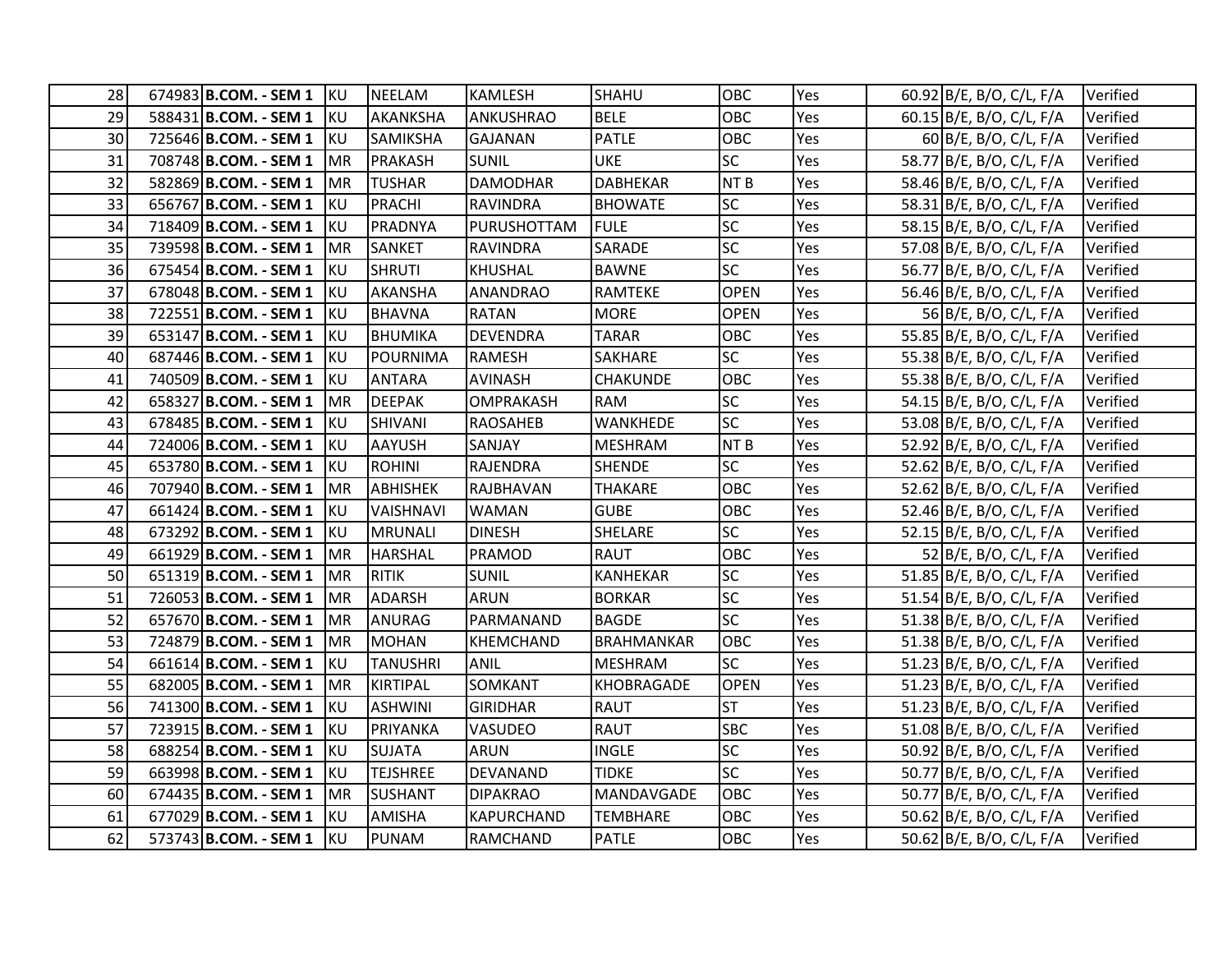| 63        | 657422 B.COM. - SEM 1 KU |            | <b>SHRUTI</b>   | <b>NARESH</b>     | <b>KHOBRAGADE</b>            | <b>SC</b>       | Yes        | 50.46 B/E, B/O, C/L, F/A | Verified |
|-----------|--------------------------|------------|-----------------|-------------------|------------------------------|-----------------|------------|--------------------------|----------|
| <b>64</b> | 675656 B.COM. - SEM 1    | <b>KU</b>  | <b>PRIYA</b>    | <b>DILIP</b>      | <b>JOGE</b>                  | NT <sub>B</sub> | Yes        | 50.46 B/E, B/O, C/L, F/A | Verified |
| <b>65</b> | 725785 B.COM. - SEM 1    | <b>MR</b>  | <b>TAJUL</b>    | <b>NARESH</b>     | <b>SHENDE</b>                | <b>SC</b>       | Yes        | 50.15 B/E, B/O, C/L, F/A | Verified |
| 66        | 731161 B.COM. - SEM 1    | <b>MR</b>  | ABHIJIT         | <b>NARAYANRAO</b> | <b>TIKLE</b>                 | OBC             | Yes        | 50.15 B/E, B/O, C/L, F/A | Verified |
| 67        | 630704 B.COM. - SEM 1    | <b>IMR</b> | <b>LAKHAN</b>   | RAMESHWAR         | <b>MASOTKAR</b>              | <b>OBC</b>      | <b>Yes</b> | 50 B/E, B/O, C/L, F/A    | Verified |
| 68I       | 730194 B.COM. - SEM 1    | <b>MR</b>  | <b>AMAR</b>     | <b>PRAKASH</b>    | <b>DONGARE</b>               | <b>OPEN</b>     | Yes        | 50 B/E, B/O, C/L, F/A    | Verified |
| 69        | 679981 B.COM. - SEM 1    | <b>KU</b>  | PUJA            | <b>GIRIDHAR</b>   | <b>ASKAR</b>                 | OBC             | Yes        | 49.23 B/E, B/O, C/L, F/A | Verified |
| 70        | 675672 B.COM. - SEM 1    | <b>IKU</b> | <b>TEJSWINI</b> | DHANRAJ           | <b>BHORGADE</b>              | <b>SC</b>       | Yes        | 49.08 B/E, B/O, C/L, F/A | Verified |
| 71        | 655943 B.COM. - SEM 1    | KU         | <b>ACHAL</b>    | <b>ASHOK</b>      | <b>GAJBHIYE</b>              | <b>SC</b>       | Yes        | 48 B/E, B/O, C/L, F/A    | Verified |
| 72        | 658005 B.COM. - SEM 1    | <b>IMR</b> | RAJ             | <b>JAWAHARLAL</b> | <b>PATLE</b>                 | <b>SC</b>       | <b>Yes</b> | 47.85 B/E, B/O, C/L, F/A | Verified |
| 73        | 681331 B.COM. - SEM 1    | <b>MR</b>  | <b>GULAB</b>    | <b>USMAN</b>      | ALI                          | <b>OPEN</b>     | Yes        | 47.85 B/E, B/O, C/L, F/A | Verified |
| 74        | 673492 B.COM. - SEM 1    | IMR.       | <b>SAHIL</b>    | ANIL              | NANDAGAWALI                  | <b>SC</b>       | Yes        | 47.69 B/E, B/O, C/L, F/A | Verified |
| 75        | 680734 B.COM. - SEM 1    | <b>MR</b>  | <b>NAYAN</b>    | <b>BABANRAO</b>   | <b>THAVKAR</b>               | <b>OPEN</b>     | Yes        | 47.69 B/E, B/O, C/L, F/A | Verified |
| 76        | 650621 B.COM. - SEM 1    | KU         | PRIYANKA        | <b>VILAS</b>      | <b>KOSE</b>                  | <b>NT</b>       | Yes        | 47.54 B/E, B/O, C/L, F/A | Verified |
| 77        | 681572 B.COM. - SEM 1    | <b>MR</b>  | SHASHANK        | <b>VIJAY</b>      | VAIDYA                       | <b>SC</b>       | Yes        | 47.54 B/E, B/O, C/L, F/A | Verified |
| <b>78</b> | 654037 B.COM. - SEM 1    | IKU.       | SANJANA         | <b>MUNNA</b>      | <b>MEHARE</b>                | <b>SC</b>       | Yes        | 47.08 B/E, B/O, C/L, F/A | Verified |
| 79        | 748177 B.COM. - SEM 1    | KU         | <b>DIPIKA</b>   | <b>VASANTRAO</b>  | <b>WAGHADE</b>               | <b>ST</b>       | Yes        | 47.08 B/E, B/O, C/L, F/A | Verified |
| 80        | 583599 B.COM. - SEM 1    | <b>MR</b>  | <b>CHETAN</b>   | <b>KUNJILAL</b>   | <b>BOKDE</b>                 | <b>SBC</b>      | Yes        | 46.92 B/E, B/O, C/L, F/A | Verified |
| 81        | 684089 B.COM. - SEM 1    | <b>MR</b>  | <b>HARSHAL</b>  | WASUDEV           | <b>SUKHDEVE</b>              | <b>SC</b>       | Yes        | 46.77 B/E, B/O, C/L, F/A | Verified |
| 82        | 659322 B.COM. - SEM 1    | KU         | <b>DHANSHRI</b> | <b>ASHOK</b>      | BASESHANKAR                  | <b>SC</b>       | Yes        | 46.62 B/E, B/O, C/L, F/A | Verified |
| 83I       | 653750 B.COM. - SEM 1    | <b>IMR</b> | YUVRAJ          | <b>RAJESH</b>     | CHINCHOLKAR                  | OBC             | Yes        | 46.46 B/E, B/O, C/L, F/A | Verified |
| 84        | 714508 B.COM. - SEM 1    | <b>IKU</b> | <b>ACHAL</b>    | <b>GANESH</b>     | <b>BHOYAR</b>                | OBC             | Yes        | 46.15 B/E, B/O, C/L, F/A | Verified |
| 85        | 730496 B.COM. - SEM 1    | KU         | <b>SHWETA</b>   | <b>VISHWAJIT</b>  | SAKHARE                      | <b>SC</b>       | Yes        | 46 B/E, B/O, C/L, F/A    | Verified |
| 86I       | 656566 B.COM. - SEM 1    | <b>MR</b>  | ANKUSH          | ANIL              | WANKHEDE                     | <b>SC</b>       | Yes        | 45.38 B/E, B/O, C/L, F/A | Verified |
| 87        | 753130 B.COM. - SEM 1    | <b>KU</b>  | <b>GAURI</b>    | <b>SUNIL</b>      | NIMBULKAR                    | OBC             | Yes        | 44.15 B/E, B/O, C/L, F/A | Verified |
| 88        | 620748 B.COM. - SEM 1    | KU         | <b>ISHANT</b>   | <b>PRAMOD</b>     | <b>INGALE</b>                | OBC             | Yes        | 43.23 B/E, B/O, C/L, F/A | Verified |
| 89        | 739030 B.COM. - SEM 1    | <b>IMR</b> | <b>LOKESH</b>   | <b>UMRAO</b>      | <b>DHOK</b>                  | NT <sub>C</sub> | Yes        | 43.23 B/E, B/O, C/L, F/A | Verified |
| 90        | 762819 B.COM. - SEM 1    | <b>MR</b>  | <b>MANISH</b>   | LALCHAND          | <b>DOHARE</b>                | OBC             | Yes        | 43.08 B/E, B/O, C/L, F/A | Verified |
| 91        | 596944 B.COM. - SEM 1    | IMR.       | <b>RITESH</b>   | <b>RAMDAS</b>     | <b>KHOBRAGADE</b>            | <b>SC</b>       | Yes        | 42.92 B/E, B/O, C/L, F/A | Verified |
| 92        | 710369 B.COM. - SEM 1    | <b>MR</b>  | <b>AMAN</b>     | <b>RAJESH</b>     | RAUT                         | OBC             | Yes        | 42.62 B/E, B/O, C/L, F/A | Verified |
| 93        | 582874 B.COM. - SEM 1    | KU         | <b>HEENA</b>    | <b>SUNIL</b>      | <b>WASNIK</b>                | <b>SC</b>       | Yes        | 42.62 B/E, B/O, C/L, F/A | Verified |
| 94        | 738383 B.COM. - SEM 1    | <b>MR</b>  | <b>MANISH</b>   | <b>DHANRAJ</b>    | PAWAR                        | OBC             | Yes        | 41.69 B/E, B/O, C/L, F/A | Verified |
|           |                          |            |                 |                   | <b>WAITING LIST STUDENTS</b> |                 |            |                          |          |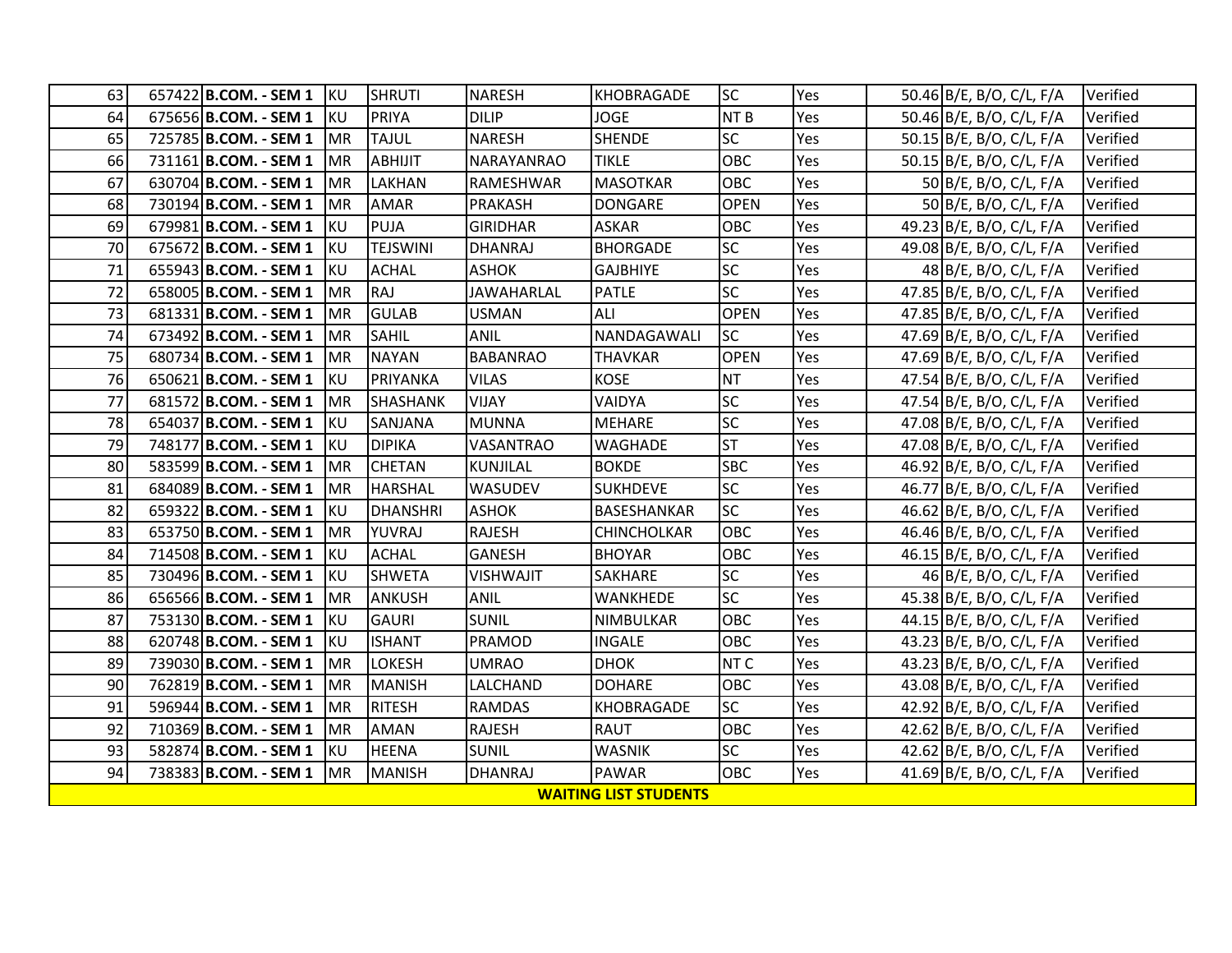|  | 521660 B.COM. - SEM 1 KU | <b>CHETANA</b> | <b>RAJENDRA</b> | <b>SHARMA</b> | <b>IOPEN</b> | <b>PYes</b> | 83.08 B/E, B/O, C/L, F/A | Form not       |
|--|--------------------------|----------------|-----------------|---------------|--------------|-------------|--------------------------|----------------|
|  |                          |                |                 |               |              |             |                          | Submitted in   |
|  |                          |                |                 |               |              |             |                          | <b>College</b> |
|  | 575993 B.COM. - SEM 1 MR | <b>DEEPAK</b>  | <b>MOHAN</b>    | <b>GIRI</b>   | <b>NTB</b>   | <b>Yes</b>  | 67.85 B/E, B/O, C/L, F/A | Form not       |
|  |                          |                |                 |               |              |             |                          | Submitted in   |
|  |                          |                |                 |               |              |             |                          | <b>College</b> |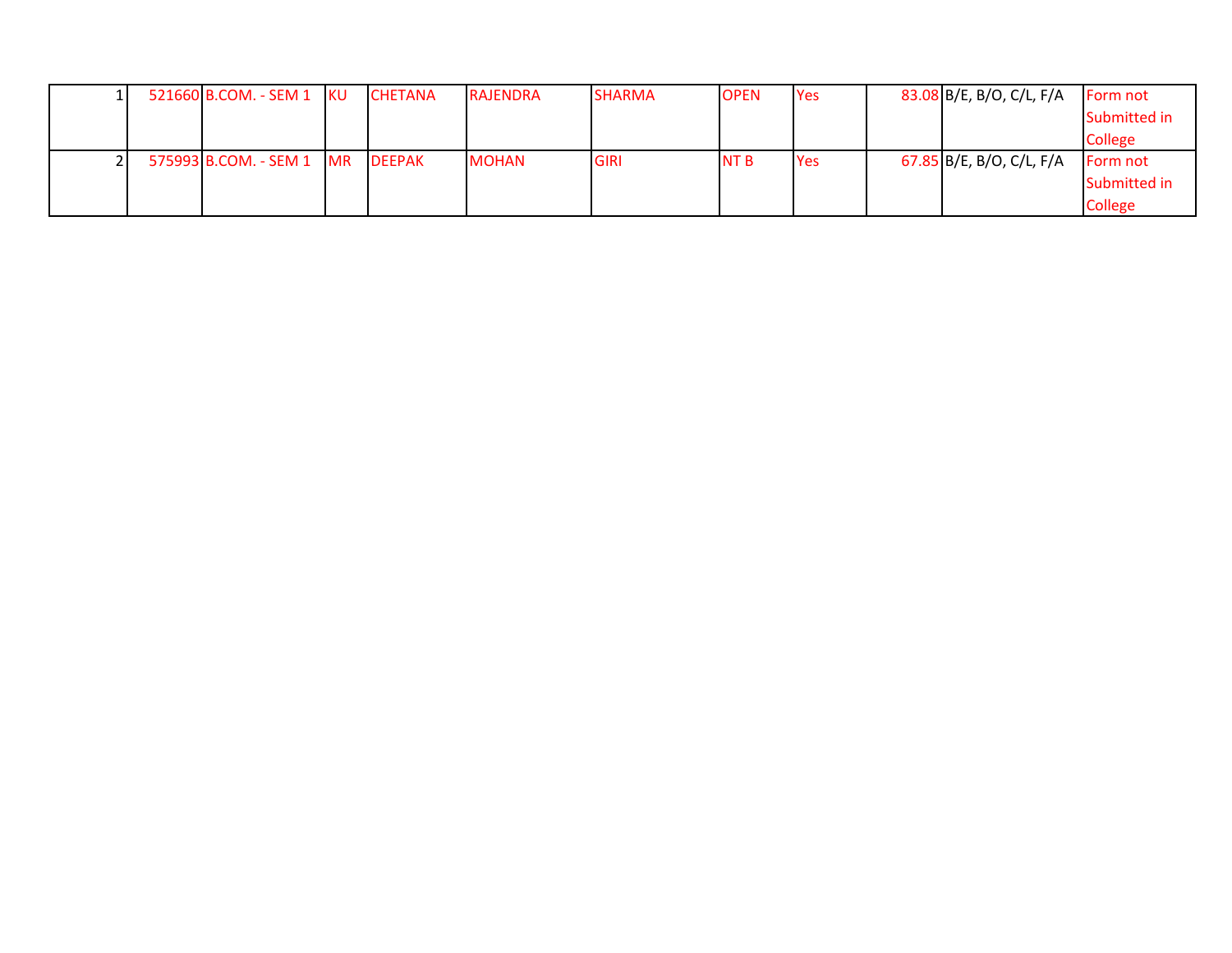#### **VSPM ACADEMY OF HIGHER EDUCATION, NAGPUR'S JAWAHARLAL NEHRU ARTS, COMMERCE & SCIENCE COLLEGE, WADI, NAGPUR - 440023**

## **MERIT LIST FOR ADMISSION IN UG COURSES (FIRST YEAR) FOR THE SESSION 2020-2021**

| Sr. No. | <b>Student</b> | <b>Course</b>             |    | <b>Title First Name</b> | <b>Middle Name</b> | <b>Last Name</b>  | <b>Caste</b>    | <b>Is Reg</b>           | Percentat Subject |                     | Remark   |
|---------|----------------|---------------------------|----|-------------------------|--------------------|-------------------|-----------------|-------------------------|-------------------|---------------------|----------|
|         | Registrati     |                           |    |                         |                    |                   |                 | Categor   Fee Paid   ge |                   | <b>Preference_1</b> |          |
|         | on No          |                           |    |                         |                    |                   | v               |                         |                   |                     |          |
|         |                | 723166 B.SC. - SEM 1   MR |    | <b>PUSHKAR</b>          | SANJAY             | <b>AGASHE</b>     | OBC             | Yes                     | 78.62 CBZ         |                     | Verified |
|         |                | 660682 B.SC. - SEM 1 KU   |    | <b>SHRUTI</b>           | <b>PRAKASH</b>     | <b>MENDHE</b>     | <b>SC</b>       | Yes                     | 75.69 CBZ         |                     | Verified |
|         |                | 723086 B.SC. - SEM 1 KU   |    | <b>RIYA</b>             | KAILASH            | SONTAKKE          | OBC             | Yes                     | 71.23 CBZ         |                     | Verified |
|         |                | 679100 B.SC. - SEM 1   MR |    | <b>AADITYA</b>          | <b>VASANTRAO</b>   | <b>HEMBADE</b>    | <b>OBC</b>      | Yes                     | 67.69 PCM         |                     | Verified |
|         |                | 723396 B.SC. - SEM 1   MR |    | <b>NIRAJ</b>            | HIMKAR             | <b>CHATURVEDI</b> | <b>OPEN</b>     | Yes                     | 65.85 PCM         |                     | Verified |
| 6       |                | 499345 B.SC. - SEM 1      | MR | DEEPANSHU               | <b>FULDAS</b>      | <b>PATIL</b>      | <b>SC</b>       | Yes                     | 63.85 CBZ         |                     | Verified |
|         |                | 652493 B.SC. - SEM 1   MR |    | <b>NAYAN</b>            | KAILASH            | <b>BANSOD</b>     | <b>SC</b>       | Yes                     | 60.31 PCM         |                     | Verified |
| 8       |                | 742142 B.SC. - SEM 1 KU   |    | <b>VAISHNAVI</b>        | <b>SHAILESH</b>    | LANJEWAR          | <b>OPEN</b>     | Yes                     |                   | 60 CBZ              | Verified |
| 9       |                | 720472 B.SC. - SEM 1 KU   |    | <b>ANJALI</b>           | <b>NAMDEO</b>      | <b>CHARDE</b>     | <b>OBC</b>      | Yes                     | 59.23 PCM         |                     | Verified |
| 10      |                | 507483 B.SC. - SEM 1   MR |    | <b>KUNAL</b>            | <b>ASHOK</b>       | <b>BORKAR</b>     | <b>SC</b>       | Yes                     |                   | 59.08 PM C/S        | Verified |
| 11      |                | 690758 B.SC. - SEM 1   MR |    | <b>RAJ</b>              | <b>DNYANESHWAR</b> | <b>TAGDE</b>      | <b>SC</b>       | Yes                     |                   | 57.69 PM C/S        | Verified |
| 12      |                | 680826 B.SC. - SEM 1 MR   |    | <b>SARANG</b>           | <b>DIWAKAR</b>     | <b>MESHRAM</b>    | NT <sub>B</sub> | Yes                     | 57.54 PCM         |                     | Verified |
| 13      |                | 665040 B.SC. - SEM 1   KU |    | RANU                    | <b>GANESH</b>      | <b>RAUT</b>       | <b>ST</b>       | Yes                     | 57.08 PCM         |                     | Verified |
| 14      |                | 709753 B.SC. - SEM 1 KU   |    | <b>SUREKHA</b>          | <b>DASHRATH</b>    | SAKHARKAR         | <b>OBC</b>      | Yes                     | 56.62 CBZ         |                     | Verified |
| 15      |                | 764988 B.SC. - SEM 1   MR |    | <b>VISHAL</b>           | <b>SUDHAKAR</b>    | <b>BORKUTE</b>    | OBC             | Yes                     | 56.46 PCM         |                     | Verified |
| 16      |                | 686153 B.SC. - SEM 1   MR |    | <b>ANIKET</b>           | <b>TULSHIDAS</b>   | <b>PAWAR</b>      | NT <sub>B</sub> | Yes                     | $56.15$ CBZ       |                     | Verified |
| 17      |                | 682016 B.SC. - SEM 1 KU   |    | <b>MONIKA</b>           | <b>KISHOR</b>      | <b>KOHPARE</b>    | <b>OBC</b>      | Yes                     | 55.54 CBZ         |                     | Verified |
| 18      |                | 692453 B.SC. - SEM 1 KU   |    | <b>KARINA</b>           | CHANDRABHAN        | PAL               | <b>OBC</b>      | Yes                     | 55.54 CBZ         |                     | Verified |
| 19      |                | 647872 B.SC. - SEM 1 KU   |    | <b>MANSI</b>            | <b>JYOTISH</b>     | <b>WAT</b>        | <b>OBC</b>      | Yes                     |                   | 55.38 PM C/S        | Verified |
| 20      |                | 739575 B.SC. - SEM 1   MR |    | <b>DEEPAK</b>           | RAJU               | VISHWAKARMA       | <b>OBC</b>      | Yes                     |                   | 54.62 PM C/S        | Verified |
| 21      |                | 681695 B.SC. - SEM 1   MR |    | <b>DEVENDRA</b>         | SHUBHACHARAN       | <b>SHENDE</b>     | OBC             | Yes                     | 54.31 PCM         |                     | Verified |
| 22      |                | 556060 B.SC. - SEM 1 KU   |    | SONAM                   | SANTOSH            | <b>PENDELE</b>    | <b>OPEN</b>     | Yes                     | 54.31 CBZ         |                     | Verified |
| 23      |                | 728360 B.SC. - SEM 1   MR |    | <b>TEJAS</b>            | <b>VILAS</b>       | <b>DHONE</b>      | <b>SC</b>       | Yes                     | 54.15 CBZ         |                     | Verified |
| 24      |                | 583881 B.SC. - SEM 1 KU   |    | <b>MEGHA</b>            | SANJAY             | KADU              | <b>OBC</b>      | Yes                     | 54.15 CBZ         |                     | Verified |
| 25      |                | 724981 B.SC. - SEM 1 KU   |    | <b>VANITA</b>           | DNYANESHWAR        | <b>KOLHE</b>      | <b>OBC</b>      | Yes                     |                   | $54$ CBZ            | Verified |
| 26      |                | 689706 B.SC. - SEM 1 KU   |    | <b>GAYATRI</b>          | <b>PRAKASH</b>     | <b>MANDAVGADE</b> | <b>OBC</b>      | Yes                     | 53.85 CBZ         |                     | Verified |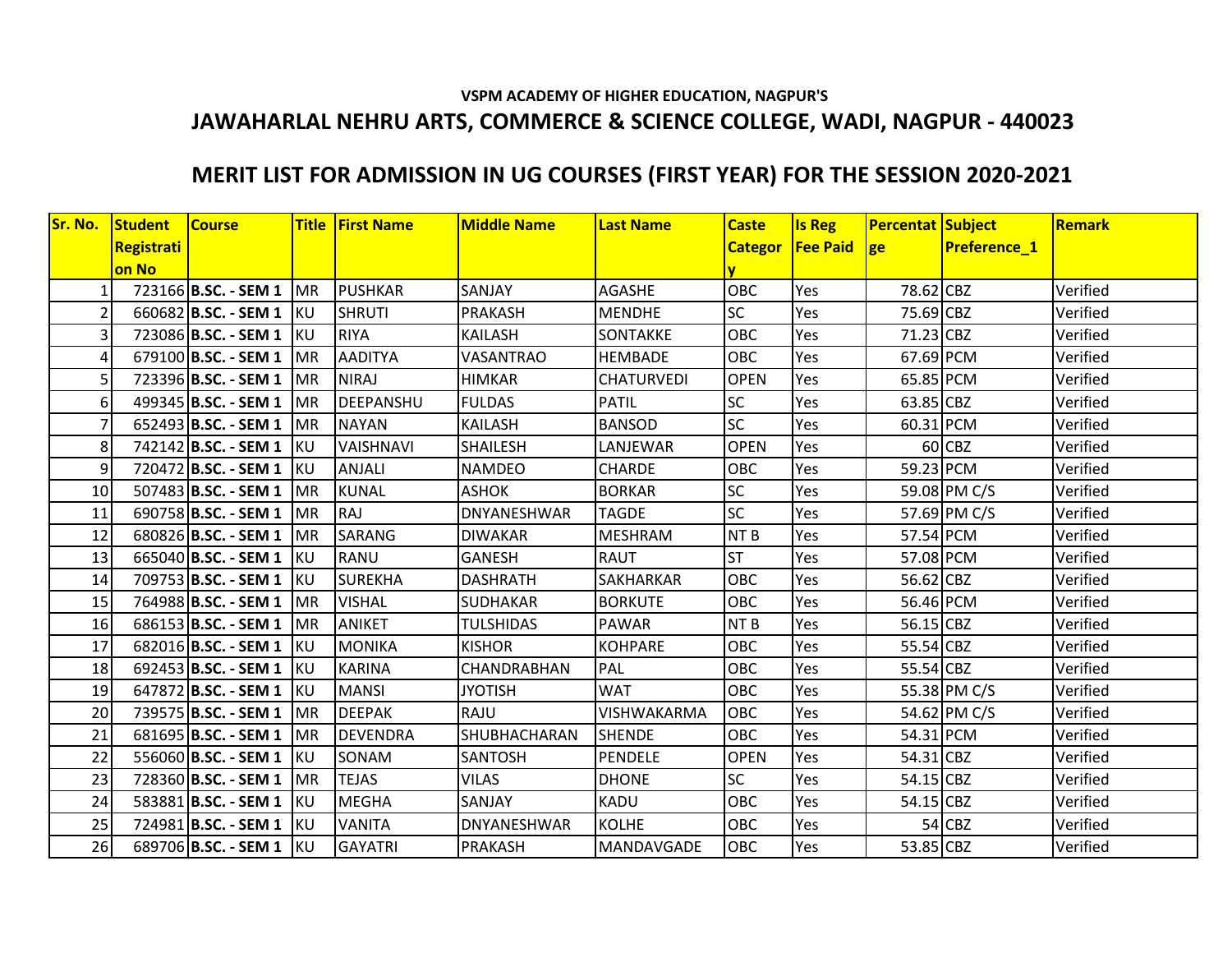| 27 | 722871 B.SC. - SEM 1 KU        |            | SAMIKSHA           | <b>DILIP</b>      | <b>KOCHE</b>    | <b>SC</b>       | Yes | 53.85 PCM |              | Verified |
|----|--------------------------------|------------|--------------------|-------------------|-----------------|-----------------|-----|-----------|--------------|----------|
| 28 | 724997 B.SC. - SEM 1 KU        |            | <b>BHAGYASHREE</b> | <b>KESHAV</b>     | <b>DONGRE</b>   | <b>SBC</b>      | Yes | 53.85 CBZ |              | Verified |
| 29 | 759850 B.SC. - SEM 1 KU        |            | <b>MANSI</b>       | <b>ANIL</b>       | LONARE          | <b>SC</b>       | Yes | 53.85 CBZ |              | Verified |
| 30 | 681354 B.SC. - SEM 1   MR      |            | <b>SURAJ</b>       | <b>DILIP</b>      | <b>KATADE</b>   | <b>NT</b>       | Yes | 53.69 PCM |              | Verified |
| 31 | 692111 B.SC. - SEM 1 KU        |            | <b>HARSHADA</b>    | <b>SUNIL</b>      | SAMBARE         | OBC             | Yes | 53.69 PCM |              | Verified |
| 32 | 748985 B.SC. - SEM 1   MR      |            | <b>SHIV</b>        | <b>KAILASH</b>    | KATHOUTE        | <b>ST</b>       | Yes | 53.69 CBZ |              | Verified |
| 33 | 503678 B.SC. - SEM 1           | IKU.       | <b>PRACHI</b>      | NARENDRA          | <b>FALKE</b>    | OBC             | Yes |           | 53.54 PM C/S | Verified |
| 34 | 681470 B.SC. - SEM 1 KU        |            | <b>PRATIKSHA</b>   | PRABHAKAR         | <b>THAKARE</b>  | OBC             | Yes | 53.08 CBZ |              | Verified |
| 35 | 684694 B.SC. - SEM 1           | TMR        | <b>GAURAV</b>      | GOPAL             | KAMBLE          | SC              | Yes | 52.92 CBZ |              | Verified |
| 36 | 723423 B.SC. - SEM 1 KU        |            | <b>SHUBHANGI</b>   | <b>GAJANAN</b>    | <b>PATIL</b>    | OBC             | Yes | 52.46 CBZ |              | Verified |
| 37 | 765713 B.SC. - SEM 1           | <b>IMR</b> | <b>ANAND</b>       | <b>SURESH</b>     | TAMBAT          | OBC             | Yes | 52.46 PCM |              | Verified |
| 38 | 497878 B.SC. - SEM 1 KU        |            | <b>ASHWARYA</b>    | <b>RAMESH</b>     | <b>KUBADE</b>   | OBC             | Yes | 52.31 CBZ |              | Verified |
| 39 | 649416 <b>B.SC. - SEM 1</b> KU |            | RUTUJA             | <b>RUPCHAND</b>   | <b>MANMODE</b>  | <b>OBC</b>      | Yes |           | 51.54 PM C/S | Verified |
| 40 | 649726 B.SC. - SEM 1 KU        |            | <b>KARISHMA</b>    | RAOJI             | <b>BHONDLE</b>  | OBC             | Yes |           | 51.54 PM C/S | Verified |
| 41 | 741098 B.SC. - SEM 1   MR      |            | SANDESH            | <b>TARACHAND</b>  | <b>SHENDE</b>   | <b>SC</b>       | Yes | 51.23 PCM |              | Verified |
| 42 | 638558 B.SC. - SEM 1 KU        |            | <b>PRACHI</b>      | <b>SUBHASHRAO</b> | <b>WAGHALE</b>  | OBC             | Yes | 51.08 PCM |              | Verified |
| 43 | 724590 B.SC. - SEM 1 KU        |            | <b>AVANTI</b>      | <b>MAROTRAO</b>   | <b>BAVISKAR</b> | OBC             | Yes | 51.08 PCM |              | Verified |
| 44 | 690843 B.SC. - SEM 1   MR      |            | <b>AKSHAY</b>      | <b>GANPAT</b>     | <b>MURADE</b>   | <b>OBC</b>      | Yes |           | 50.92 PM C/S | Verified |
| 45 | 753382 B.SC. - SEM 1           | IMR.       | AAKASH             | <b>DIPAK</b>      | <b>MESHRAM</b>  | <b>SC</b>       | Yes | 50.92 CBZ |              | Verified |
| 46 | 508696 B.SC. - SEM 1           | <b>IMR</b> | <b>RAJAT</b>       | PRAMOD            | <b>JAGTAP</b>   | <b>SC</b>       | Yes |           | 50.77 PM C/S | Verified |
| 47 | 742589 B.SC. - SEM 1           | IMR        | <b>ABHISHEK</b>    | SANJAY            | <b>BANSOD</b>   | <b>SC</b>       | Yes | 50.62 CBZ |              | Verified |
| 48 | 677981 B.SC. - SEM 1           | IMR.       | RANJIT             | <b>RAMESH</b>     | <b>UGHADE</b>   | OBC             | Yes | 50.46 CBZ |              | Verified |
| 49 | 727325 B.SC. - SEM 1           | IMR        | <b>PANKAJ</b>      | <b>TUKARAM</b>    | MANDAVGADE      | OBC             | Yes | 50.46 CBZ |              | Verified |
| 50 | 752192 B.SC. - SEM 1           | IMR        | <b>MANISH</b>      | <b>EKNATH</b>     | SHAHU           | OBC             | Yes | 50.31 CBZ |              | Verified |
| 51 | 763101 B.SC. - SEM 1           | IKU.       | SHRADHA            | ANIL              | RAMTEKE         | <b>SC</b>       | Yes | 50.31 CBZ |              | Verified |
| 52 | 674659 B.SC. - SEM 1 KU        |            | YAMINI             | <b>SURESH</b>     | <b>VILONKAR</b> | NT <sub>B</sub> | Yes |           | 50 CBZ       | Verified |
| 53 | 765669 B.SC. - SEM 1           | IMR        | <b>KRUNAL</b>      | SANJAY            | <b>CHAWANE</b>  | <b>OBC</b>      | Yes | 49.23 PCM |              | Verified |
| 54 | 651007 B.SC. - SEM 1           | IMR        | <b>ARYAN</b>       | <b>ASHWIN</b>     | HAWARE          | <b>SC</b>       | Yes | 48.31 PCM |              | Verified |
| 55 | 730256 B.SC. - SEM 1 KU        |            | PRACHI             | ARVIND            | <b>BHOWRE</b>   | <b>SC</b>       | Yes | 48.31 CBZ |              | Verified |
| 56 | 705203 B.SC. - SEM 1 KU        |            | SHRADDHA           | <b>MANOHAR</b>    | KADU            | OBC             | Yes | 48.15 CBZ |              | Verified |
| 57 | 583778 B.SC. - SEM 1 KU        |            | LEKANKSHA          | <b>VINOD</b>      | WARKHEDE        | <b>ST</b>       | Yes | 48.15 PCM |              | Verified |
| 58 | 737650 B.SC. - SEM 1   MR      |            | <b>SHASHIR</b>     | LILADHAR          | <b>WALDE</b>    | <b>SC</b>       | Yes |           | 48 PCM       | Verified |
| 59 | 741085 B.SC. - SEM 1           | IKU.       | SHIVANI            |                   | CHAKOLE         | OBC             | Yes | 47.85 CBZ |              | Verified |
| 60 | 671944 B.SC. - SEM 1   MR      |            | SAJAN              | <b>MAHENDRA</b>   | <b>TAGDE</b>    | <b>SC</b>       | Yes | 47.38 CBZ |              | Verified |
| 61 | 692632 B.SC. - SEM 1 KU        |            | <b>RAGINI</b>      | <b>RAJESH</b>     | <b>WASNIK</b>   | <b>SC</b>       | Yes | 47.23 PCM |              | Verified |